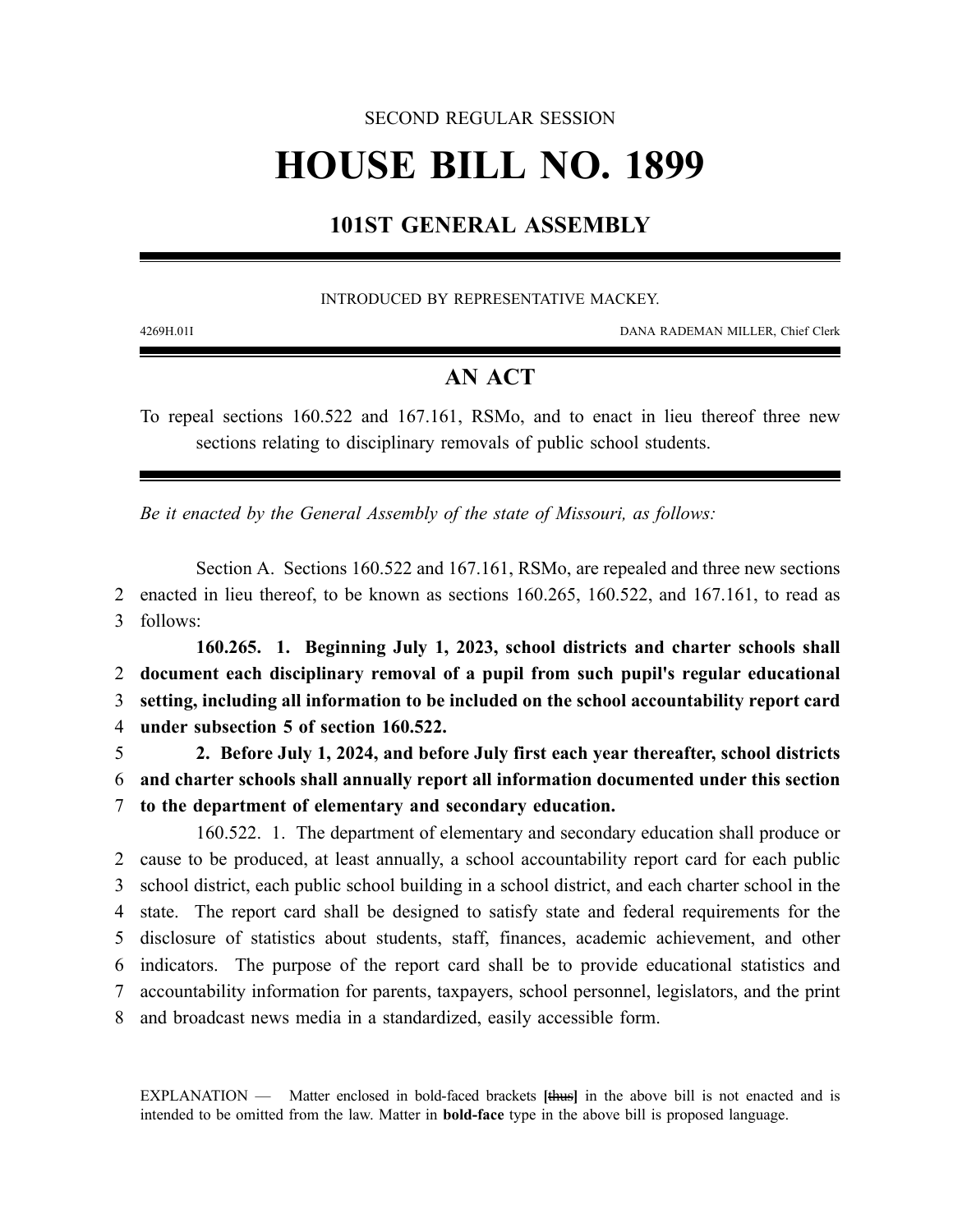#### HB 1899 2

 2. The department of elementary and secondary education shall develop a standard form for the school accountability report card. The information reported shall include, but not be limited to, the district's most recent accreditation rating, enrollment, rates of pupil attendance, high school dropout rate and graduation rate, the number and rate of suspensions of ten days or longer and expulsions of pupils, the district ratio of students to administrators and students to classroom teachers, the average years of experience of professional staff and advanced degrees earned, student achievement as measured through the assessment system developed pursuant to section 160.518, student scores on the ACT, along with the percentage of graduates taking the test, average teachers' and administrators' salaries compared to the state averages, average per-pupil current expenditures for the district as a whole and by attendance center as reported to the department of elementary and secondary education, the adjusted tax rate of the district, assessed valuation of the district, percent of the district operating budget received from state, federal, and local sources, the percent of students eligible for free or reduced-price lunch, data on the percent of students continuing their education in postsecondary programs, information about the job placement rate for students who complete district vocational education programs, whether the school district currently has a state-approved gifted education program, and the percentage and number of students who are currently being served in the district's state-approved gifted education program.

 3. The report card shall permit the disclosure of data on a school-by-school basis, but the reporting shall not be personally identifiable to any student or education professional in the state.

 4. The report card shall identify each school or attendance center that has been identified as a priority school under sections 160.720 and 161.092. The report also shall identify attendance centers that have been categorized under federal law as needing improvement or requiring specific school improvement strategies.

 5. **Beginning with the report card for the 2023-24 school year, the report card shall include the following aggregate data related to school discipline for offenses resulting in the removal of a pupil from such pupil's regular educational setting:**

 **(1) The number of in-school suspensions, out-of-school suspensions, unilateral removals of pupils with disabilities from such pupils' current educational placements to interim educational settings, and expulsions; and**

 **(2) For each type of disciplinary removal listed in subdivision (1) of this subsection:**

 **(a) The races, ethnicities, grade levels, genders, limited English proficiency statuses, disability categories, and free or reduced price lunch statuses of removed pupils;**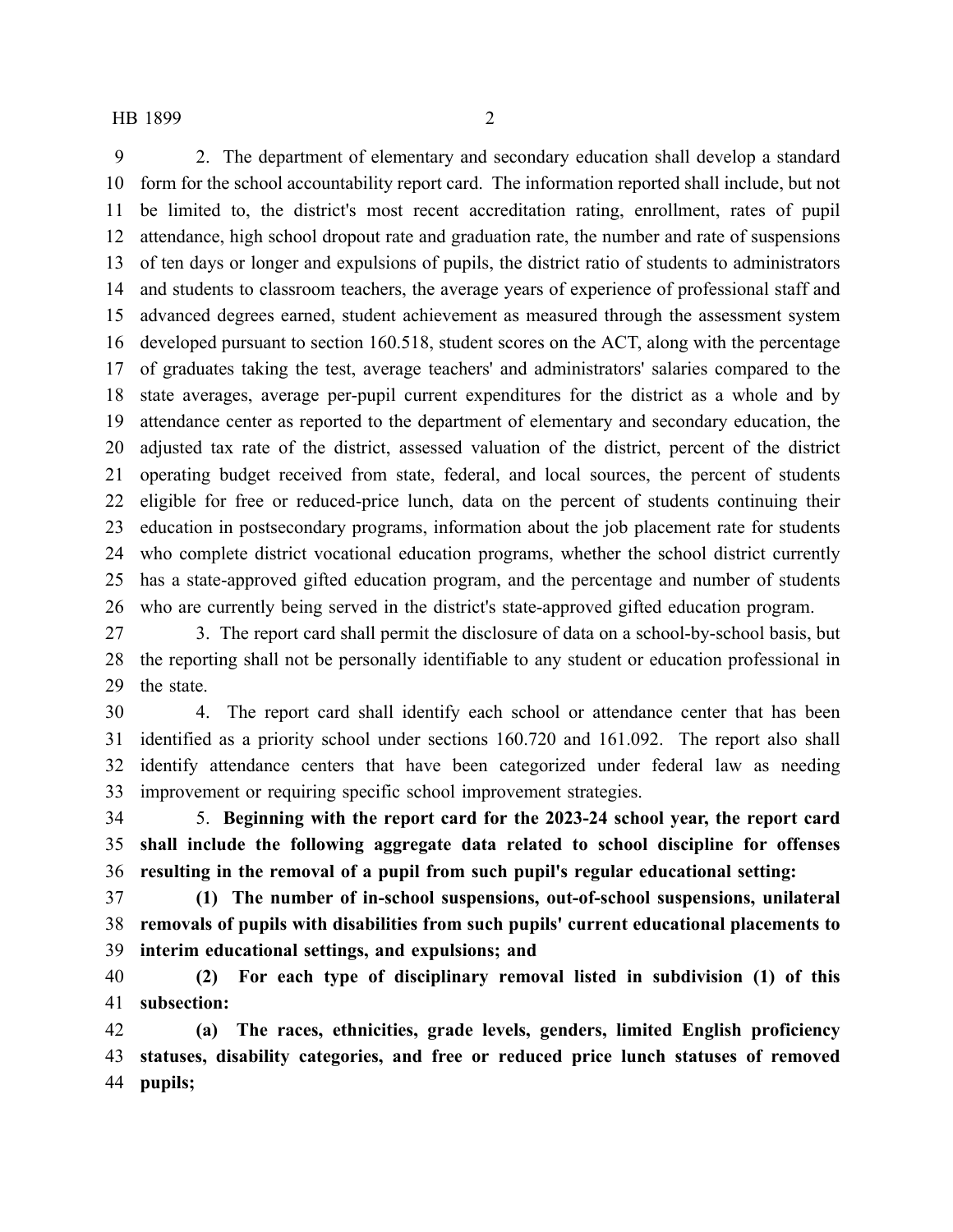**(b) The duration of each removal, the number of removals for which the duration was modified, and the actual durations of such modified removals;**

 **(c) The number of removals of pupils who had been previously suspended from school;**

 **(d) The number of removed pupils receiving educational services in an alternative educational setting;**

 **(e) The types of alternative measures and interventions used prior to removal and the aggregate number of times each such type was used;**

 **(f) Whether a hearing under section 167.161 was conducted and whether such hearing occurred before or after the pupil was removed; and**

 **(g) For each offense, the nature of the offense including, but not limited to, the following categories:**

 **a. Offenses related to the possession of a dangerous weapon as defined in 18 U.S.C. Section 930, as amended. For such offenses, data on the types of weapon involved in each such offense shall be separately reported;**

 **b. Violent acts resulting in a serious bodily injury involving a substantial risk of death, extreme physical pain, protracted and obvious physical disfigurement, or protracted loss or impairment of a bodily member, organ, or faculty;**

**c. Violent acts that do not result in serious bodily injury;**

 **d. The use, possession, sale, or solicitation of alcoholic beverages; e. The use, possession, sale, or solicitation of tobacco;**

**f. The use, possession, sale, or solicitation of electronic cigarette products;**

**g. The use, possession, sale, or solicitation of drugs; and**

**h. Other offenses that do not correspond to an enumerated category.**

 **6.** The report card shall not limit or discourage other methods of public reporting and accountability by local school districts. Districts shall provide information included in the report card to parents, community members, the print and broadcast news media, and legislators by December first annually or as soon thereafter as the information is available to the district, giving preference to methods that incorporate the reporting into substantive official communications such as student report cards. The school district shall provide a printed copy of the district-level or school-level report card to any patron upon request and shall make reasonable efforts to supply businesses such as, but not limited to, real estate and employment firms with copies or other information about the reports so that parents and businesses from outside the district who may be contemplating relocation have access.

 **[**6.**] 7.** For purposes of completing and distributing the annual report card as prescribed in this section, a school district may include the data from a charter school located within such school district, provided the local board of education or special administrative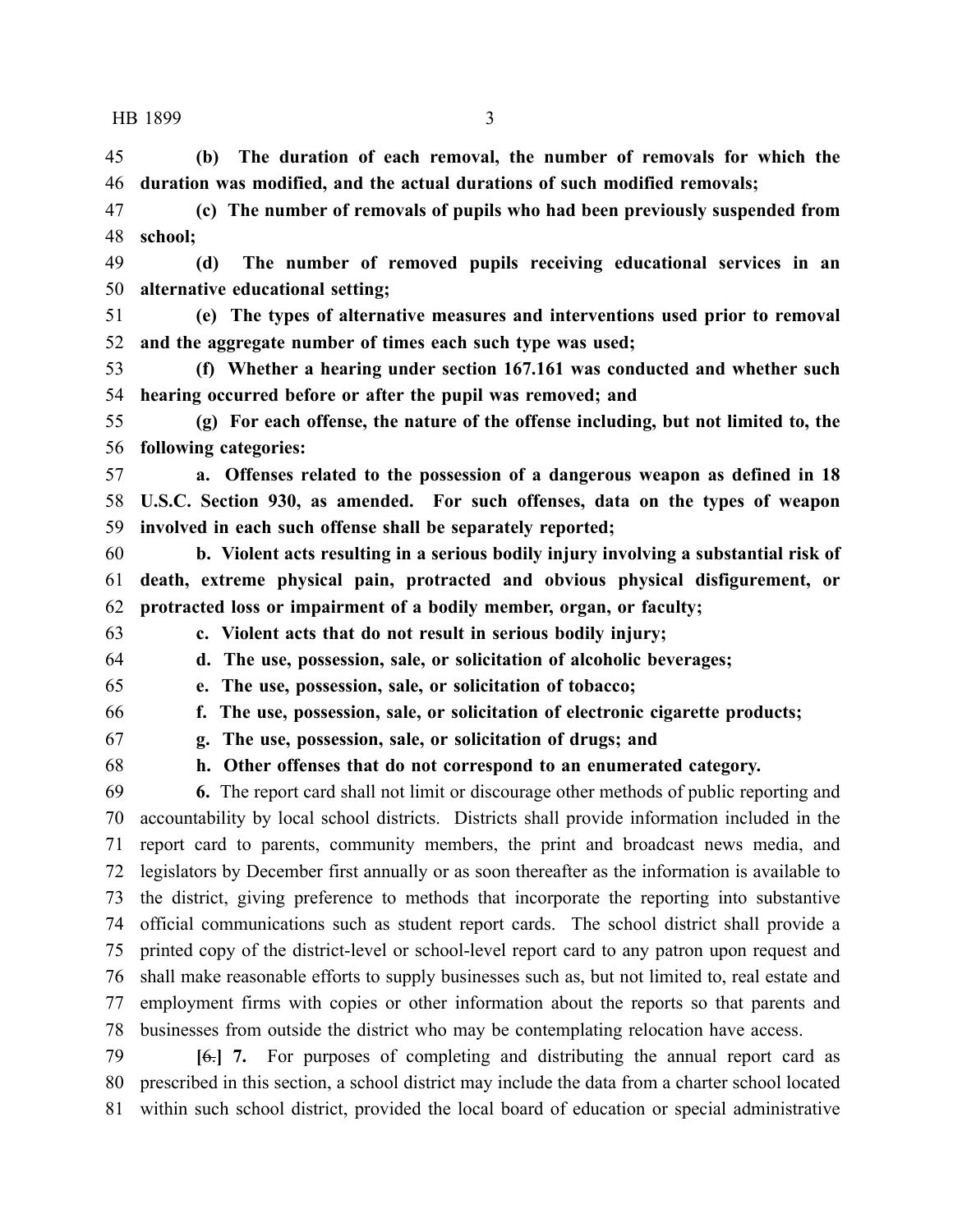### HB 1899 4

 board for such district and the charter school reach mutual agreement for the inclusion of the data from the charter **[**schools**] school** and the terms of such agreement are approved by the state board of education. The charter school shall not be required to be a part of the local educational agency of such school district and may maintain a separate local educational agency status.

167.161. 1. The school board of any district, after notice to parents or others having custodial care and a hearing upon charges preferred, may suspend or expel a pupil for conduct which is prejudicial to good order and discipline in the schools or which tends to impair the morale or good conduct of the pupils. In addition to the authority granted in section 167.171, a school board may authorize, by general rule, the immediate removal of a pupil upon a finding by the principal, superintendent, or school board that the pupil poses a threat of harm to such pupil or others, as evidenced by the prior conduct of such pupil. **[**Prior disciplinary actions shall not be used as the sole basis for removal, suspension or expulsion of a pupil.**]** Removal of any pupil who is a student with a disability is subject to state and federal procedural rights. At the hearing upon any such removal, suspension or expulsion, the board shall consider the evidence and statements that the parties present and **shall consider reasonable alternative measures to suspension from school or expulsion including, but not limited to, restorative justice techniques, alternative behavior strategies, responsive classroom interventions, and positive behavioral supports and interventions. The board** may consider records of past disciplinary actions, criminal court records or juvenile court records consistent with other provisions of the law, or the actions of the pupil which would constitute a criminal offense. The board may provide by general rule not inconsistent with this section for the procedure and conduct of such hearings. After meeting with the superintendent or **[**his**] the superintendent's** designee to discuss the expulsion, the parent, custodian or the student, if at least eighteen years of age, may, in writing, waive any right to a hearing before the board of education.

 2. **No pupil shall be suspended from school or expelled if the sole basis for such removal is truancy, other absences from school, or prior disciplinary actions.**

- 
- 

 **3. Except as otherwise provided in section 160.261 and this section, no pupil enrolled in preschool through grade three shall be suspended from school or expelled. 4.** The school board of any district, after notice to parents or others having custodial

 care and a hearing upon the matter, may suspend a pupil upon a finding that the pupil has been charged, convicted or pled guilty in a court of general jurisdiction for the commission of a felony criminal violation of state or federal law. At a hearing required by this subsection, the board shall consider statements that the parties present. The board may provide for the procedure and conduct of such hearings.